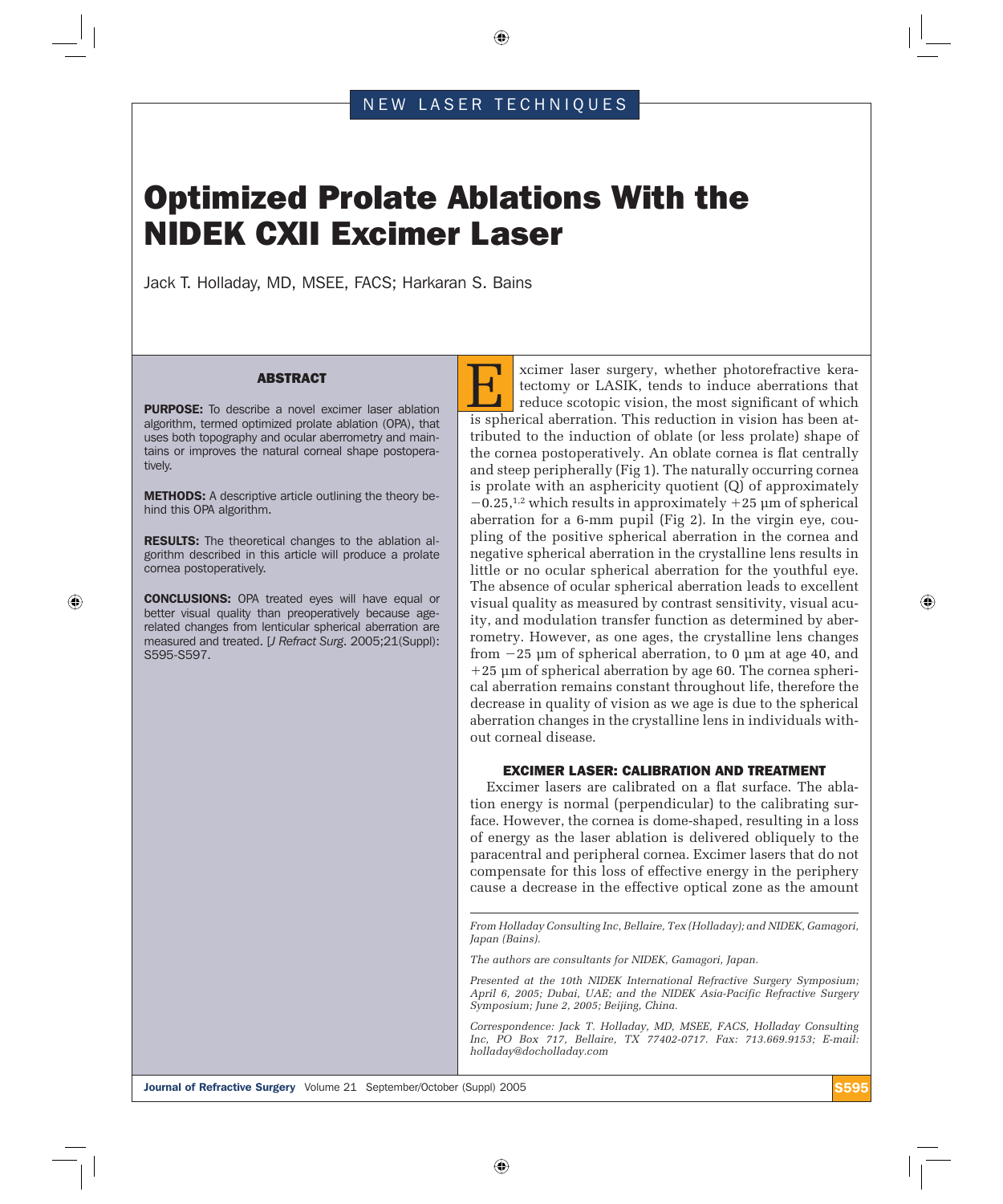$\bigoplus$ 



Figure 1. Schematic depicting light rays entering through an oblate cornea resulting in severe spherical aberration (peripheral rays bending too strongly) causing halos at night.



Figure 3. Effective optical zone as a function of myopic treatment for excimer lasers without any energy compensation to increase the effective energy as the laser moves from the center.

of refractive treatment increases, resulting in more induced spherical aberration (Fig 3). Postoperatively with these lasers, the effective optical zone is not as large as the programmed optical zone and the cornea is rendered oblate (~10% smaller optical zone  $@ - 5.0$ diopters [D] of treatment and 25% smaller  $@ -10.0$  D). To overcome this loss of effective energy in the periphery, laser manufacturers will have to deliver progressively more energy as the laser treatment moves from the center. By introducing newer ablation algorithms that compensate for this energy loss, the cornea can maintain its preoperative shape or even become slightly more prolate to account for the age-related changes in crystalline lens.

The goal of laser refractive correction should be to 1) create a prolate cornea over the scotopic pupil and

⊕



Figure 2. Schematic depicting light rays entering through a prolate cornea with no ocular spherical aberration.



Figure 4. Change in corneal, lenticular, and whole eye spherical aberration with age. The cornea and lens spherical aberration are equal and opposite at birth and the eye changes with the changes in the crystalline in the absence of corneal pathology.

2) correct the refractive error and ocular spherical aberration for the entire eye. In most cases, this will require maintaining the preoperative Q-value or making it slightly more negative depending on the ocular aberrometry. The Q-value must be customized to the ocular aberrometry and topography of each patient.

## CORNEA AND CRYSTALLINE OPTICAL COUPLING

The optical properties of the crystalline lens and therefore the eye are not static but change as we age. As previously mentioned, the cornea has constant positive spherical aberration throughout life (unless corneal pathology is present such as dry eye, dystrophies, etc). However, the spherical aberration in the crystalline lens changes from negative to positive as one ages, causing an overall increase in the positive spherical

**S596** journalofrefractivesurgery.com

⊕

⊕